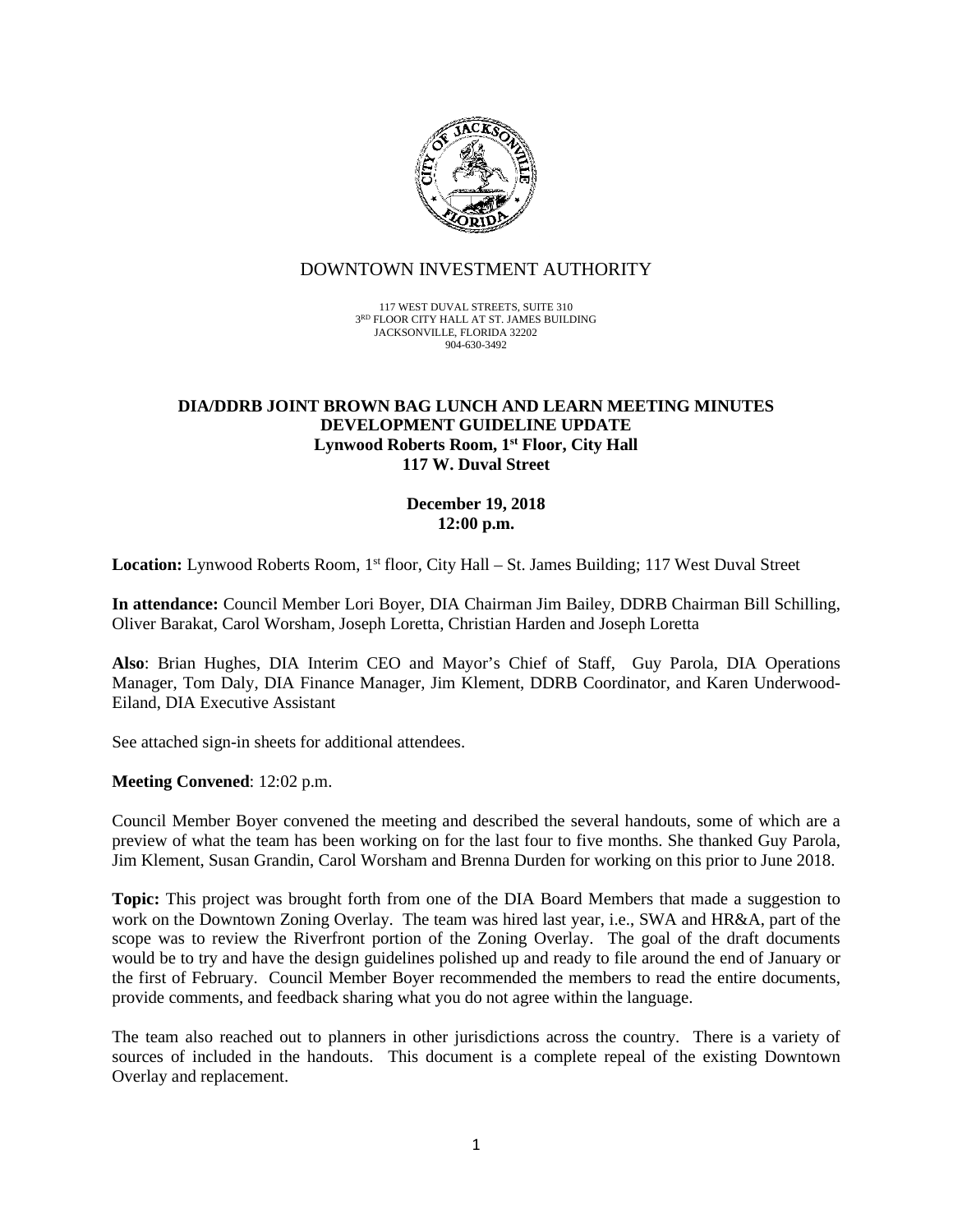Council Member Boyer provided a presentation of the Downtown Overlay Update. In discussions with Director Killingsworth, they are trying put in all of the information for someone that is planning on developing downtown needs.

The team is proposing the below:

- Rezoning everything to Community Central Business District (CCBD), in the entire downtown. Some of the permitted uses have to be modified within the (CCBD).
- There would be certain things to be done by exception everywhere, certain things that would be prohibited everywhere on a much broader scale. Proposed Overlay Districts is contemplated that would allow some uses that are permissible by exception in one that are not permissible by exception in another. The idea is to try being more specific about acknowledging what it is that concerned the team about a particular use.
- Proposed Heights
- Private/Public Realms. There are four regulations that apply to both. Much of the conversation at DDRB meetings are architectural, what is provided in Chapter 656 of the Ordinance Code was much more regulatory in the nature of zoning. The authority to regulate the architectural came from the guidelines and they were not specific. It was challenging for the Board to find anything to point to what is needed to be done because it was unclear.
- Scale and Massing
- Façade Differentiation to create entrance in street-level and visual entrance downtown.
- Building entrances.
- Transparency has been retained as is and has been clarified. Many of these provisions are already set.
- River View Corridors River Views and Height of Buildings, if there is 300 feet or more from the center line of exiting rights of way and access, then there has to be provided a 40 foot view easement or access in the middle. The goal is to provide regular view easements and regular pedestrian access to get along the waterfront.
- Design Rooftops Activation, Alan Iosue wrote some information for the team and provided some information from other jurisdictions.
- Surface Lots Parking Facilities and parking Decks
- Pedestrian Zones one of the challenges are how things get scattered in a variety of places.
- Deviations DDRB can grant the deviation and appeal a decision of DDRB to go to the DIA. Deviations relating to the Riverfront zone would have to be appealed through City Council.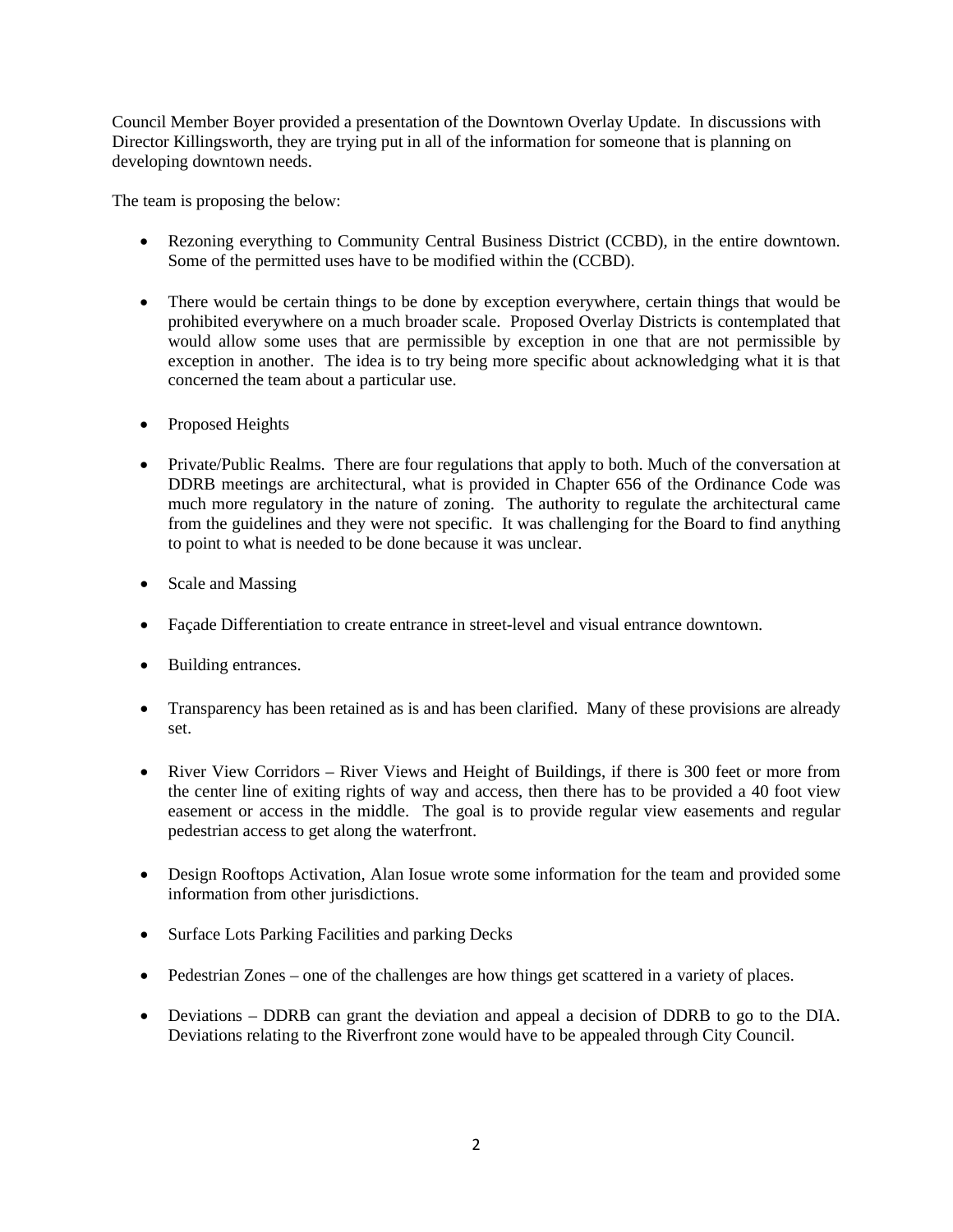Council Member Boyer encouraged the members to review the district boundaries, purpose and intent, deviation criteria, heights and parking.

Council Member Boyer will be conducting an AIA Presentation and a NAIOP Presentation in early January. She asked if there were any other organizations or groups to get into much more detail with.

#### Questions and Answers

Board Member Loretta inquired about the height of the Broadstone River House. He did not think they would comply with the set-back criteria. Council Member Boyer concurred that they did not receive a deviation. They did receive a deviation from the 50 foot setback.

Steve Crosby inquired about cafes. Board Member Boyer responded that she pulled out Chapter 250 and the challenge states you can reduce the sidewalk walking area down to four feet from a sidewalk café. Their intent is that the sidewalk café was located in the frontage zone, which is closer to the building rather than in the amenity zone out closer to the street. Limitations on where that particular provision applies may have to be broadened so that all of Downtown receives Downtown Standards.

Amy Ingles inquired about the public/private realms. Council Member Boyer reported that Guy Parola met with her to discuss the context sensitive street recommendations, which had not yet gone through the DIA. Part of this is updating and informing.

Ginny Myrick stated that she was interested in the parking lots. Council Member noted the way that it is currently written would be five years from the effective date of the legislation. Some of DIA's incentives rather than Retail Enhancement Grants may be that someone can receive grant that help defray some of their costs of confirming the parking lot, if they get it sooner.

Jeffery Spear asked if there were any considerations being given in allowing café space to use their parking spaces or to convert spaces either partial or complete closure. Council Member Boyer responded that it was not part of what is in this document and up to the DIA's consideration. There has to be adequate access for people trying to get to the Bricks and Mortar restaurants but also trying to allow for more activation.

Oliver Barakat asked about the distance of the light-blue areas on the District Maps. Council Member Boyer stated that it varies, but the ultimate distance is 200 feet from the Waterfront. Everyplace else was unlimited.

Jim Bailey commented about the parking and stated that five-years seemed like a long time for compliance. Council Member Boyer responded that if there was an appetite to reduce the timeframe, the team is all onboard. Jim Bailey also asked about the surface parking screening minimum spaces. Council Member referenced page 41 of the draft Downtown Overlay Rewrite and stated Screening and landscaping requirements to be updated and depicted graphically. Create a parking Screening Grant for cases of 1. Economic hardship 1. Coming into compliance with 1 year, 2 years, (each year less money at 3 years, and no help).

Ginny Myrick commented when Torti Galas did their master plan, they wanted to have mechanical parking and asked if that would be encouraged in the new language. Council Member Boyer replied if there are suggestions in their report discussing that, she would love to see the language.

Council Member Boyer stated the goal is have everything finalized by February 2019. She wanted to get this out to the group and have it looked over before the holidays.